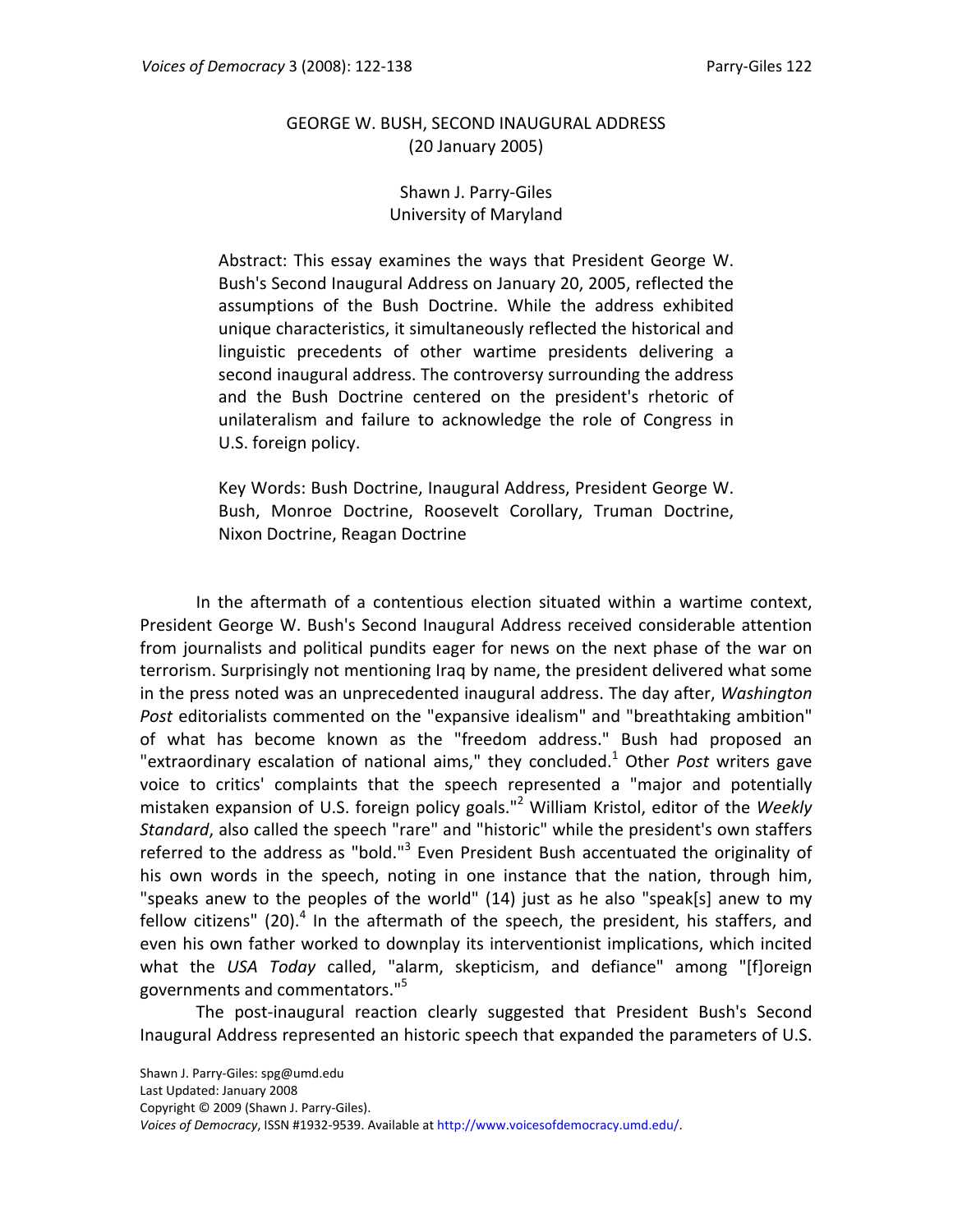foreign policy.<sup>6</sup> Despite such sentiment, just how unprecedented was this inaugural address, especially when compared to the ceremonial and wartime discourse of other presidents? This essay addresses this question and demonstrates the ways in which the president's Second Inaugural Address articulated a unique foreign policy yet simultaneously reflected the historical, ideological, and linguistic precedents of other wartime presidents delivering a second inaugural address (and, in the case of Franklin D. Roosevelt, a third and fourth inaugural address). As Karlyn Kohrs Campbell and Kathleen Hall Jamieson remind us, "Presidential use of the principles, policies, and presidencies of the past suggests that, in the inaugural addresses, *memoria* . . . is a key source of *inventio*."7 Bush's wartime inaugural reflected many of these past commitments, yet it also departed from past foreign policy precedents, as Bush articulated a doctrine of unilateralism and seemed to contribute to the erosion in the balance of powers between the legislative and executive branches. Before turning to an analysis of President Bush's Second Inaugural Address, however, a history of presidential war doctrines will help contextualize this speech.

# *Presidential Doctrines of War*

Precedents were established early in U.S. history that vested decisions over foreign policy in the office of the presidency. Although Congress was granted the power "To declare war" in Article I, Section 8 of the Constitution, Article II, Section 2 determined that "The President shall be commander in chief of the Army and Navy of the United States." In negotiating this balance of powers, Thomas E. Cronin and Michael A. Genovese contend that President George Washington "set a few precedents for unilateral executive action" with his issuance of the Neutrality Proclamation of 1793 without congressional consent. Accordingly, they conclude, "Congress willingly conceded to Washington most of the executive powers he exercised, especially those in foreign policy matters." To lessen "monarchical fears," however, presidents often showed deference to Congress, with most assuming "only necessary executive powers." Because the majority took a "prudent" course, presidents were given latitude on international matters.<sup>8</sup>

Presidents found themselves embroiled in many external conflicts early on and this external focus helped fashion U.S. foreign policy precedents. Publicly, several presidents committed themselves to neutrality on matters of foreign policy unless such affairs affected the United States directly. Washington called for "holding a neutral conduct" on European matters because of the dangers associated with "a passionate attachment of one nation for another [which] produces a variety of evils."<sup>9</sup> In addition to large scale wars like the War of 1812, where President James Madison declared that Great Britain "Abandon[ed] . . . . respect for the neutral rights of the United States . . . on the high seas,"<sup>10</sup> there were smaller military excursions that often involved battles at sea over trading and piracy.<sup>11</sup> Such conflicts, while designed to protect U.S. economic interests, can be viewed as the initial stages of U.S. internationalism.

As a further reflection of both U.S. neutrality and internationalism, the Monroe Doctrine, issued by President James Monroe on December 2, 1823, declared America's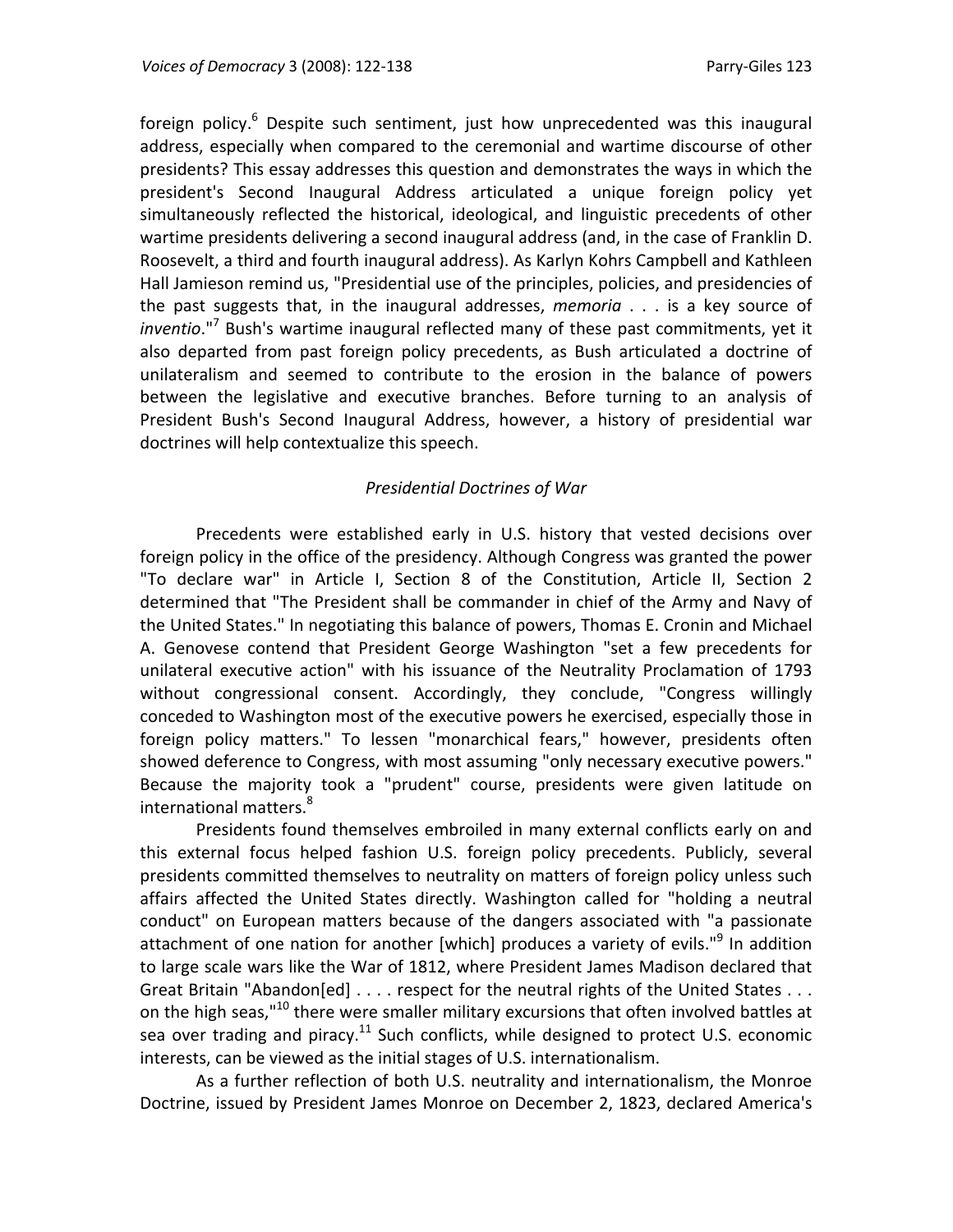"neutrality" in European skirmishes and worked to dissuade against future colonialist actions in the "Americas." As Monroe announced, "any attempt" to "extend their [Europe's] system to any portion of this hemisphere [was] dangerous to our peace and safety" and would be viewed as an invasion of U.S. "rights." $^{12}$  The Monroe Doctrine, Jeremy Rabkin contends, has long been "considered the cornerstone of American foreign policy" even as its dictates have been altered over the course of time.<sup>13</sup>

Even before and certainly after the United States declared its protectionist interests in the Americas, presidents exhibited expansionist tendencies. By the beginning of the Civil War, the United States had acquired new territory from the Louisiana Purchase (1803), and the Mississippi (1804), Orleans (1804), Michigan (1805), Illinois (1809), and Indiana (1809) territories. The Texas Annexation occurred in the same year as the acquisition of the Oregon territories (1845), and the Mexican cession followed three years later (1848). Albert K. Weinberg links America's expansionist activities to "the evolution of American nationalism."<sup>14</sup>

By the time of the Spanish‐American War, when the United States battled Spain for control over Cuba and ultimately Puerto Rico and the Philippines, presidential discourse reflected most visibly the ideologies of U. S. internationalism. In the war's aftermath, President William McKinley embarked on a four‐year long war to govern the Philippines—what many often view as the nation's first international battle outside of the circumference of the Monroe Doctrine. McKinley also expanded presidential war powers by sending troops to defend against the Boxers in China without congressional approval. $^{15}$ 

Even though McKinley faced formidable opposition from political leaders like William Jennings Bryan, Theodore Roosevelt expanded the interventionist tendencies of the United States after McKinley's assassination through what has become known as the Roosevelt Corollary to the Monroe Doctrine. During his "Annual Message to Congress" on December 6, 1904, Roosevelt justified enhanced U.S. involvement in Latin American countries when economic and military exigencies warranted it, turning the United States into an international police force of sorts. In defining this new international role for the nation, Roosevelt declared:

If a nation shows that it knows how to act with reasonable efficiency and decency in social and political matters, if it keeps order and pays its obligations, it need fear no interference from the United States. Chronic wrongdoing, or an impotence which results in a general loosening of the ties of civilized society,  $may...$ 

ultimately require intervention . . . . and in the Western Hemisphere the adherence of the United States to the Monroe Doctrine may force the United States, however reluctantly, in flagrant cases of such wrongdoing or impotence, to the exercise of an international police power.<sup>16</sup>

As John Higham claims, Roosevelt's vision of U.S. internationalism "sounded the tocsin of a new era."<sup>17</sup> Toward such ends, Roosevelt deployed U.S. troops and/or military and economic administrators to places like Cuba, the Dominican Republic, Haiti, and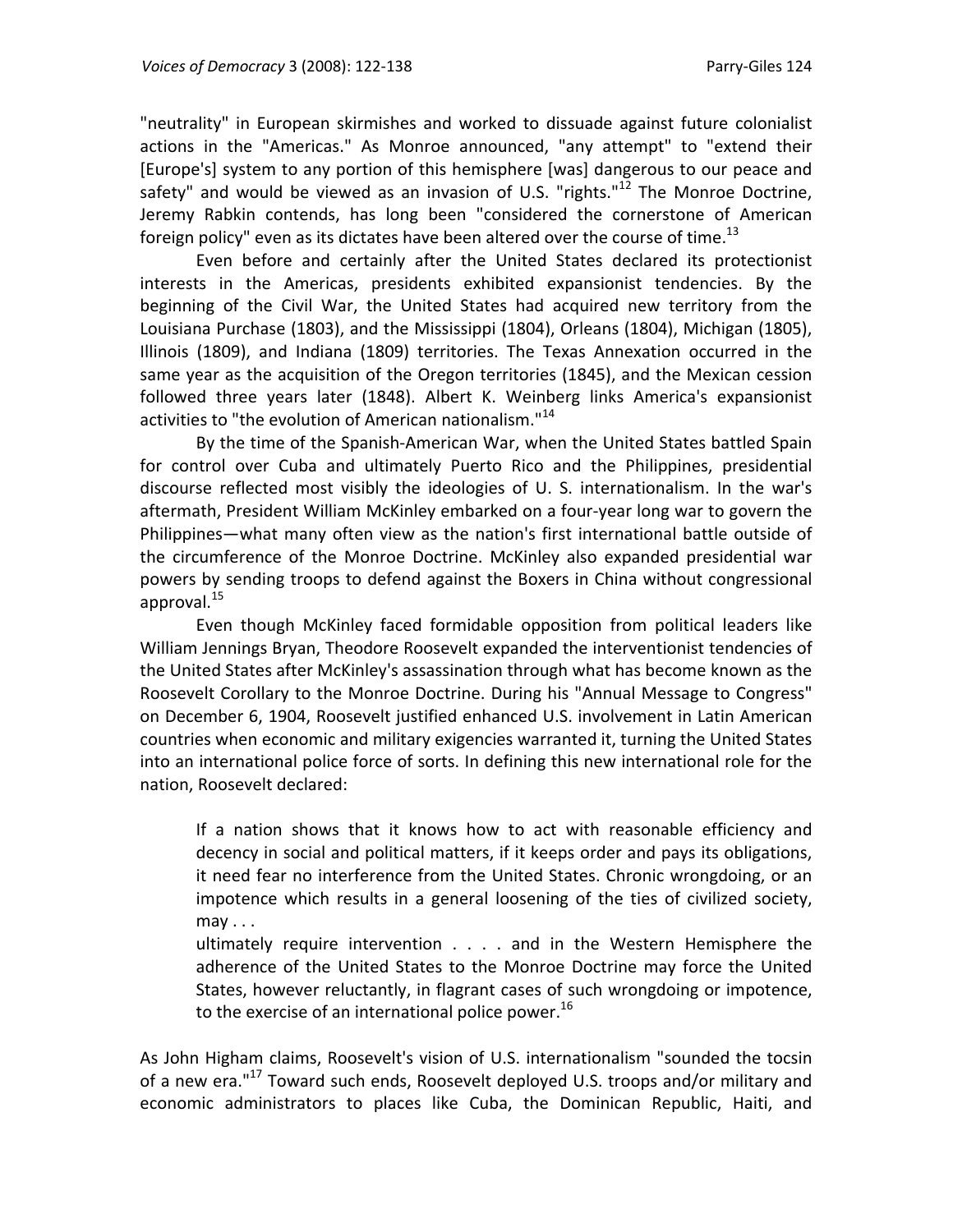Nicaragua "not because certain Latin American states harbored intent to harm" the United States, "but because he believed that economic and political instability in the region would invite European creditor nations to collect debts by force, which would be detrimental to American hegemony and security.<sup>"18</sup>

The power of the executive branch continued to expand throughout the twentieth century, especially in relation to the presidential activities surrounding World Wars I and II. Forrest McDonald argues that Presidents Woodrow Wilson's and Franklin D. Roosevelt's "war powers" during both world wars exhibited more "dictatorial powers."<sup>19</sup> Of Roosevelt, Erwin C. Hargrove writes that his views of "international relations were a blend of the realism of Theodore Roosevelt, who recognized the importance of national power in a lawless world, and the idealism of Woodrow Wilson, who envisioned the United States as the apostles of peace and law among nations." FDR evinced an ability to "misuse the powers of the presidency," as in the case of the Lend‐ Lease program of World War II, which he implemented secretly by sending weapons to the Allied forces before obtaining congressional approval.<sup>20</sup>

The presidential doctrines of the Cold War era justified further intervention in the affairs of nations throughout the world in order to forestall the spread of communism and ultimately to protect U.S. security interests. In his March 12, 1947, Truman Doctrine, President S Harry Truman justified the financial support of Greece and Turkey as a means to prevent communist expansion to these war‐torn regions. Reflecting the philosophical underpinnings of his Cold War doctrine, Truman asserted: "The free peoples of the world look to us for support in maintaining their freedom. If we falter in our leadership, we may endanger the peace of the world."<sup>21</sup> With the Nixon Doctrine, President Richard Nixon announced to the world that the United States expected its allies to assume primary responsibility for their own defense. "Vietnamization" put that doctrine into effect in Vietnam, where the "primary mission" of U.S. troops became "to enable the South Vietnamese forces to assume the full responsibility for the security of South Vietnam." By providing supplies and training to the Southeast Asian soldiers, the Nixon administration hoped to enable them to take over their own fight against the North Vietnamese communists.<sup>22</sup> As the Cold War came to an end, President Ronald Reagan's doctrine sought to provide both covert and overt military and economic aid to countries in order to overturn unfriendly governments in Asia, Africa, and Latin America. On March 23, 1983, Reagan declared in his "Star Wars" address that "It's up to us, in our time, to choose and choose wisely between the hard but necessary task of preserving peace and freedom and the temptation to ignore our duty and blindly hope for the best while the enemies of freedom grow stronger day by day."<sup>23</sup> Within three years, Reagan justified what he defined as a "preemptive action" against Libya on the grounds that "When our citizens are abused or attacked anywhere in the world on the direct orders of a hostile regime, we will respond."<sup>24</sup>

The assertion of presidential war powers by issuing a doctrine is thus commonplace in U.S. history. Reflecting the importance of the balance of power between the executive and legislative branches, however, Louis Fisher rightly explains that while "the President can initiate policies on his own . . . those statements of national policy survive only with congressional support or acquiescence."<sup>25</sup> And while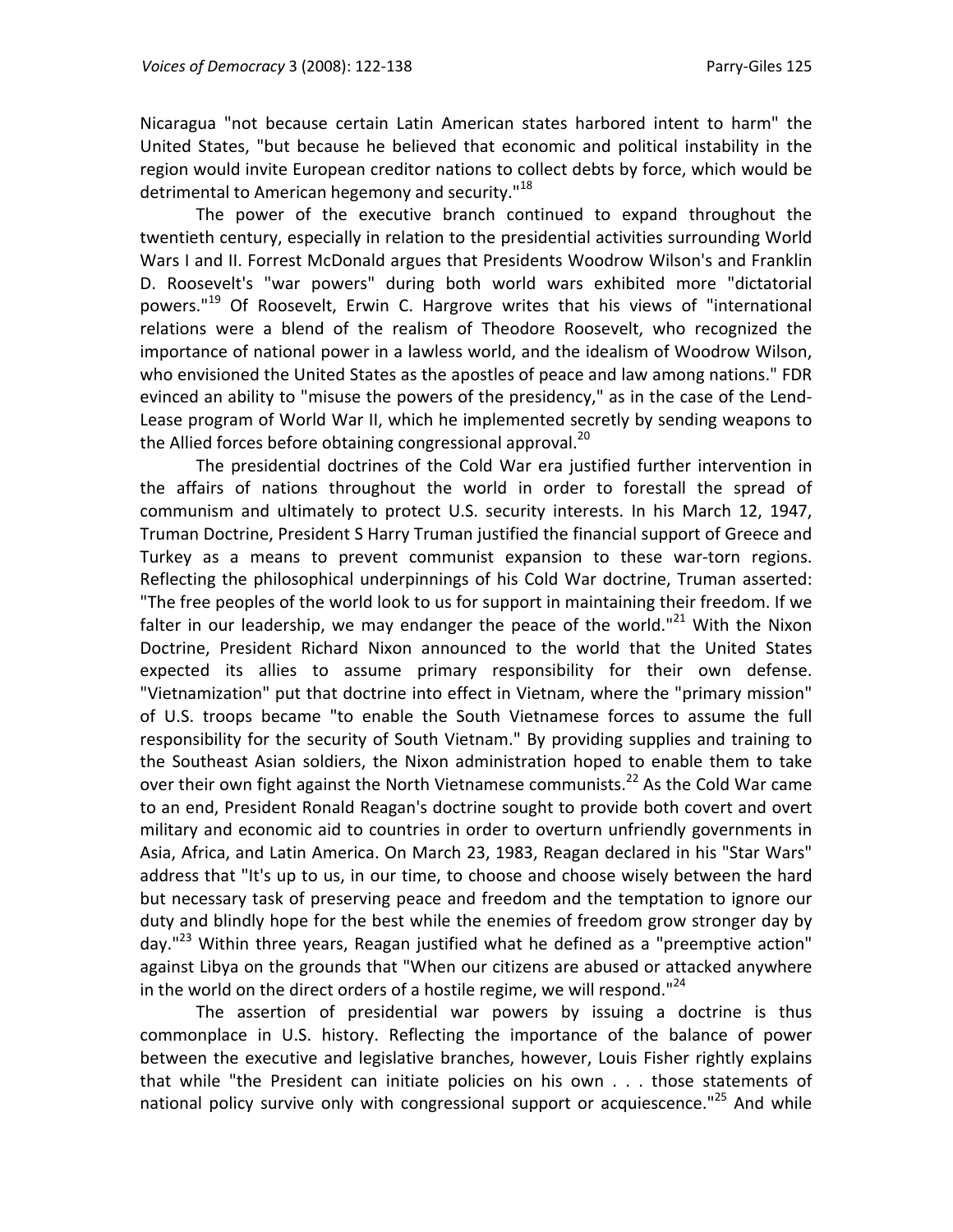such doctrines are often attributed to one particular speech or document, the explication of those ideals takes place across multiple public statements of a given presidential administration. The Bush Doctrine, traced to the president's Graduation Speech at West Point on June 1, 2002, is also further illuminated over two years later in his Second Inaugural Address of January 20, 2005. As the U.S. war in Afghanistan approached its fourth year and the U.S. war against Iraq neared the end of its second year, almost 1,500 U.S. soldiers had lost their lives by the time that President Bush took his second oath of office. Such a context raised expectations about the Bush blueprint for war as his second term commenced. $^{26}$ 

### *The Internationalism of George W. Bush's Second Inaugural Address*

In many ways, the fact that George W. Bush would become president and lead the nation in the war on terrorism is not too surprising given his family history. In tracing his mother's side of the family back in time, Barbara Pierce Bush's great‐great‐great uncle was Franklin Pierce, the 14th president of the United States (1853‐1857); her grandfather on her mother's side was also an Ohio Supreme Court justice.<sup>27</sup> The president's paternal grandfather, Prescott Bush, served as a U.S. Senator from Connecticut during the earliest years of the U.S. war against communism; and his father, George H.W. Bush, helped bring to an end the Cold War as the 41st president of the United States (1989‐1993). Even though Prescott Bush was viewed by many as a possible Republican heir to President Dwight Eisenhower, he opted to leave the U.S. Senate and politics for health reasons in 1962; two years later, Bush's father would make his first Senate bid, embarking on a life of politics. And fourteen years after that, Bush himself would enter the political process for the first time, running as the Republican nominee for Congress from west Texas in his unsuccessful congressional bid of 1978. It would be another sixteen years before Bush would seek elective office again, when he successfully defeated Democratic Governor Ann Richards in 1994 during a contentious Texas gubernatorial race. He had entered his second term in office before becoming the 43rd president of the United States on January 20, 2001—only nine months before the September 11 terrorist attacks.<sup>28</sup>

While the Bush family's political background likely impacted his ultimate bid for the presidency, the historical and political assumptions surrounding the first Persian Gulf War (1991) undoubtedly helped frame Bush's responses to the attacks against the United States in 2001. George H.W. Bush, of course, served as the commander‐in‐chief of the Persian Gulf War, also known as Desert Storm. As Jack S. Levy asserts, the notion of "preventative logic," or what others have often defined in terms of a doctrine of pre‐ emption, was instrumental in the U.S. war against Iraq in the early 1990s. During Desert Storm as well as the war on terrorism, the fear of nuclear weapons in the hands of Iraqi leaders functioned as a public justification for war and arguably propelled both Bush administrations to react militarily. For Levy, the "preventative war logic," most significantly, served as an "important . . . rationale" for the wars in the Middle East that occurred at the turn of the twenty-first century.<sup>29</sup>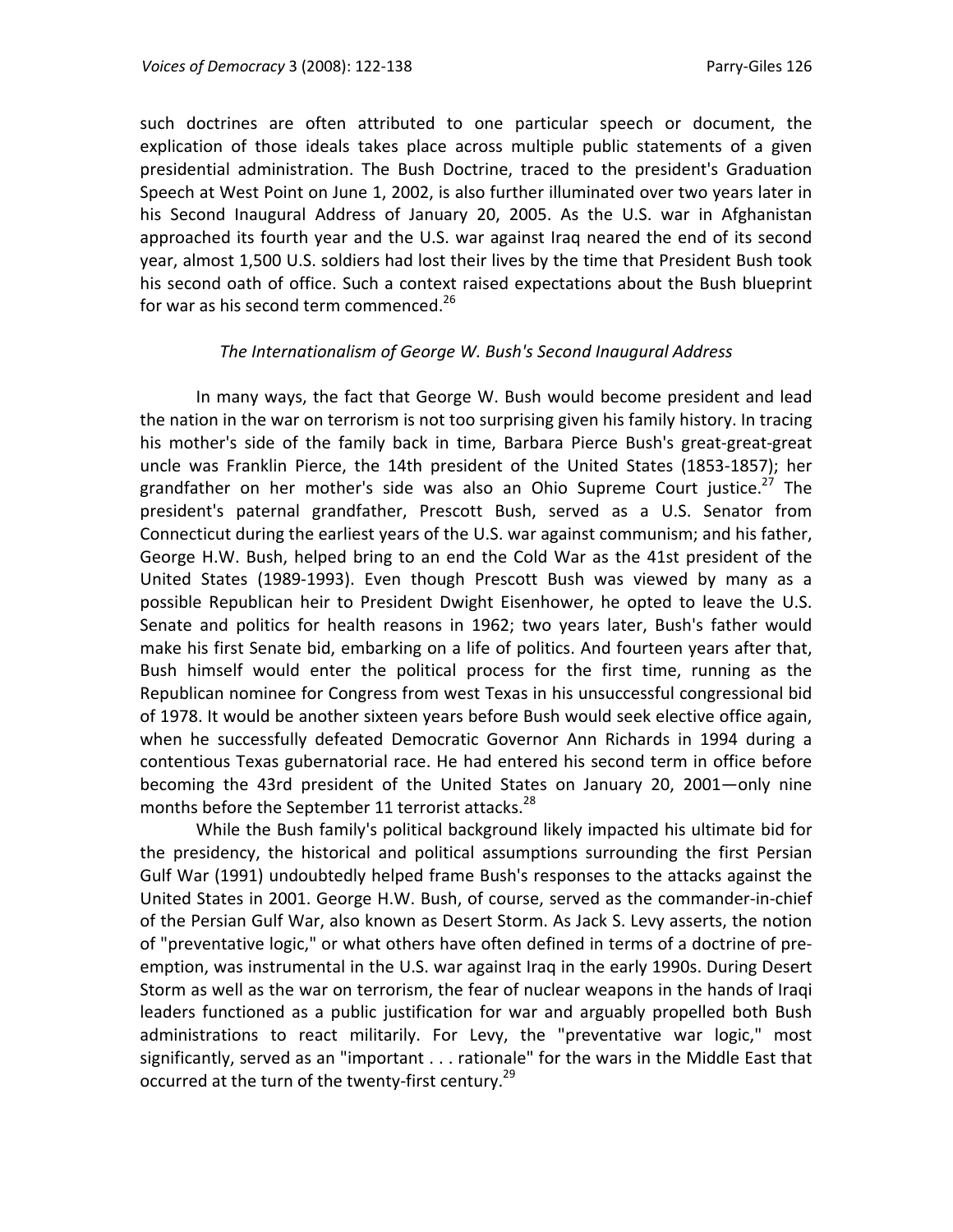Even though presidential inaugural addresses are typically understood as ceremonial speeches that fulfill the ritual of a presidential transfer of power,  $30$  Campbell and Jamieson contend that they can also "lay the groundwork for policy initiatives."<sup>31</sup> For Bush's Second Inaugural Address, the underlying policy initiative involved a reaffirmation of the Bush Doctrine. For some, the aggressive connotations of the speech were worrisome; civil rights leader Jesse Jackson, for example, framed the president's foreign policy as "democracy forged at gunpoint."<sup>32</sup> Defining the reach of the nation's authority under the Bush Doctrine, President Bush proclaimed: "The survival of liberty in our land increasingly depends on the success of liberty in other lands. The best hope for peace in our world is the expansion of freedom in all the world" (5). This internationalist perspective, of course, was reaffirmed in the aftermath of September 11. Reminding his listeners of the terrorist attacks, President Bush warned: "We have seen our vulnerability . . . violence will gather, and multiply in destructive power, and cross the most defended borders, and raise a mortal threat" (4).

The commitment to promote freedom around the world was reminiscent of manifest destiny—the belief that America had a God‐given duty to spread its ideals and way of life. As historian Reginald Horsman explains, "Since the seventeenth century the idea of the Americans as 'chosen people' had permeated first Puritan and then American thought."<sup>33</sup> The term manifest destiny is often attributed to John O'Sullivan,  $34$ who as editor of the *Democratic Review,* declared in 1839 that, "The far‐reaching, the boundless future will be the era of American greatness . . . . Its floor shall be a hemisphere—its roof the firmament of the star‐studded heavens, and its congregation [a] Union of many Republics . . . governed by God's natural and moral law of equality."<sup>35</sup> Reflecting such commitments, President Bush proclaimed in more than one instance that "This liberty we prize is not America's gift to the world; it is God's gift to humanity."<sup>36</sup>

During his Second Inaugural Address, however, President Bush was more cautious in uttering more overt expressions of manifest destiny. He expressed his faith in meeting the goals of freedom, asserting: "Not because we consider ourselves a chosen nation; God moves and chooses as He wills" (30). Yet, early on in the speech, vestiges of manifest destiny were reflected in the president's suggestion that "From the day of our Founding, we have proclaimed that every man and woman on this earth has rights . . . . Advancing these ideals is the mission that created our Nation . . . . Now it is the urgent requirement of our nation's security, and the calling of our time" (6).

A key feature of the rhetoric of manifest destiny is the notion of forward progress, which Max Boot describes as the nineteenth century spirit of "restless Yankees" expanding "across the North American continent and beyond."<sup>37</sup> Walter Russell Mead elaborates on the link between manifest destiny and forward progress, noting that "the United States has both a moral obligation and an important national interest in spreading American democratic  $\ldots$  values throughout the world."<sup>38</sup> The forward movement of President Bush's rhetoric is unmistakable as he talked of the movement of freedom. In recalling the past four decades, for example, he noted the "swiftest advance of freedom ever seen" (13). He also characterized the world as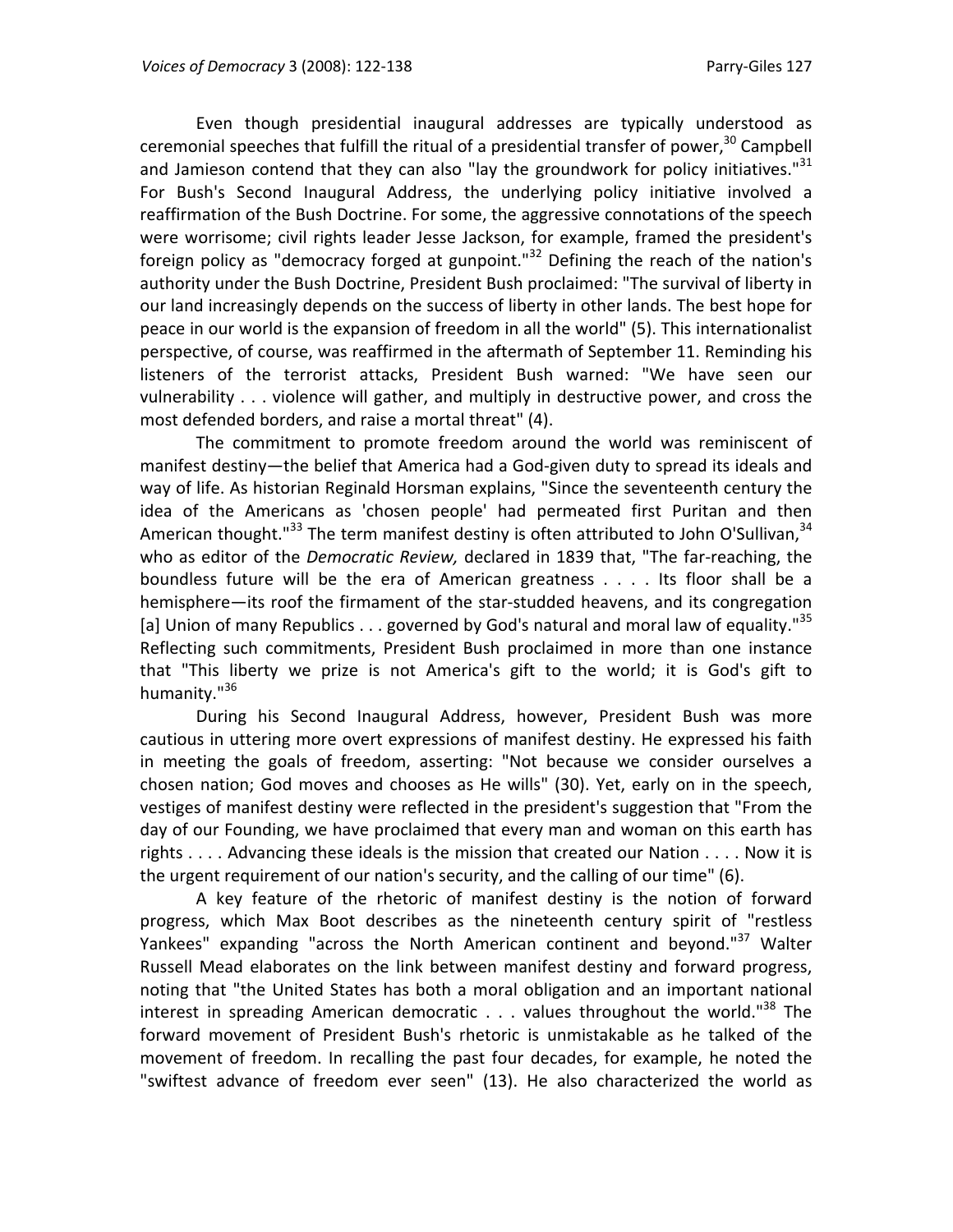"moving toward liberty" (24); and he proclaimed that "We go forward with complete confidence in the eventual triumph of freedom" (30).

A key metaphor for the Second Inaugural Address that likewise connoted a sense of freedom's expansion is the president's reference to the "fire of freedom" (21). Such symbolism reinforced the naturalized connotations of the Bush Doctrine, which he grounded in images of not only God but also nature. The fire that the president spoke of at once offered a sense of danger as well as hope. President Bush referred to September 11 as the "day of fire" (3), whose threat continued as "whole regions of the world simmer in resentment and tyranny" (4). Yet for the president, "hope kindles hope," as the United States had "lit a fire . . . a fire in the minds of men. It warms those who feel its power, it burns those who fight its progress, and one day this untamed fire of freedom will reach the darkest corners of our world" (21).

The combination of these themes—manifest destiny and the forward movement in the progress of freedom—likewise reflected the rhetorical remnants of the New Frontier. The New Frontier, for Bush, was not western expansion in the contiguous United States or space exploration, but rather the forward reach of the country throughout the world. When forecasting the closure of the frontier in 1894, Frederick Jackson Turner had talked of the connection between "the advance of the frontier" and the "line of most rapid and effective Americanization." $39$  Bush paid homage to such Americanization as he declared at the close of his speech: "America, in this young century, proclaims liberty throughout all the world, and to all the inhabitants thereof. Renewed in our strength—tested, but not weary—we are ready for the greatest achievements in the history of freedom" (31). For Bush, as for Turner, Americanization was synonymous with democracy. As Turner contended: "…the most important effect of the frontier has been in the promotion of democracy here and in Europe."<sup>40</sup> Similarly for Bush, the U.S. role worldwide involved helping to "raise up free governments" (22) and to "support the growth of democratic movements" (7).

This call, then, for a more internationalist perspective is a key tenet not only of the Bush Doctrine but also of presidential discourse throughout the twentieth century. As Woodrow Wilson declared in his Second Inaugural Address of 1917, delivered less than a month before the United States entered the Great War, we are "citizens of the world. There can be no turning back."<sup>41</sup> FDR argued similarly in 1945 during his Fourth Inaugural Address: "We have learned that we cannot live alone, at peace; that our own well-being is dependent on the well-being of other nations far away  $\dots$  we must live as men and not as ostriches, nor as dogs in the manger."<sup>42</sup> And in his Second Inaugural Address of 1973, Richard Nixon charged that "a time of retreat and isolation . . . invites new danger abroad,<sup>143</sup> which is a key rhetorical feature of President Bush's war discourse as well.

Images of manifest destiny likewise have permeated the presidential inaugurals. As FDR argued in 1945: "The Almighty God has blessed our land in many ways . . . . He has given to our country a faith which has become the hope of all peoples in an anguished world."<sup>44</sup> When Richard Nixon closed his speech in 1973, he called for "America," on its "200th birthday" to "be as young and as vital as when it began, and as bright a beacon of hope for all the world. Let us go forward from here," he proclaimed,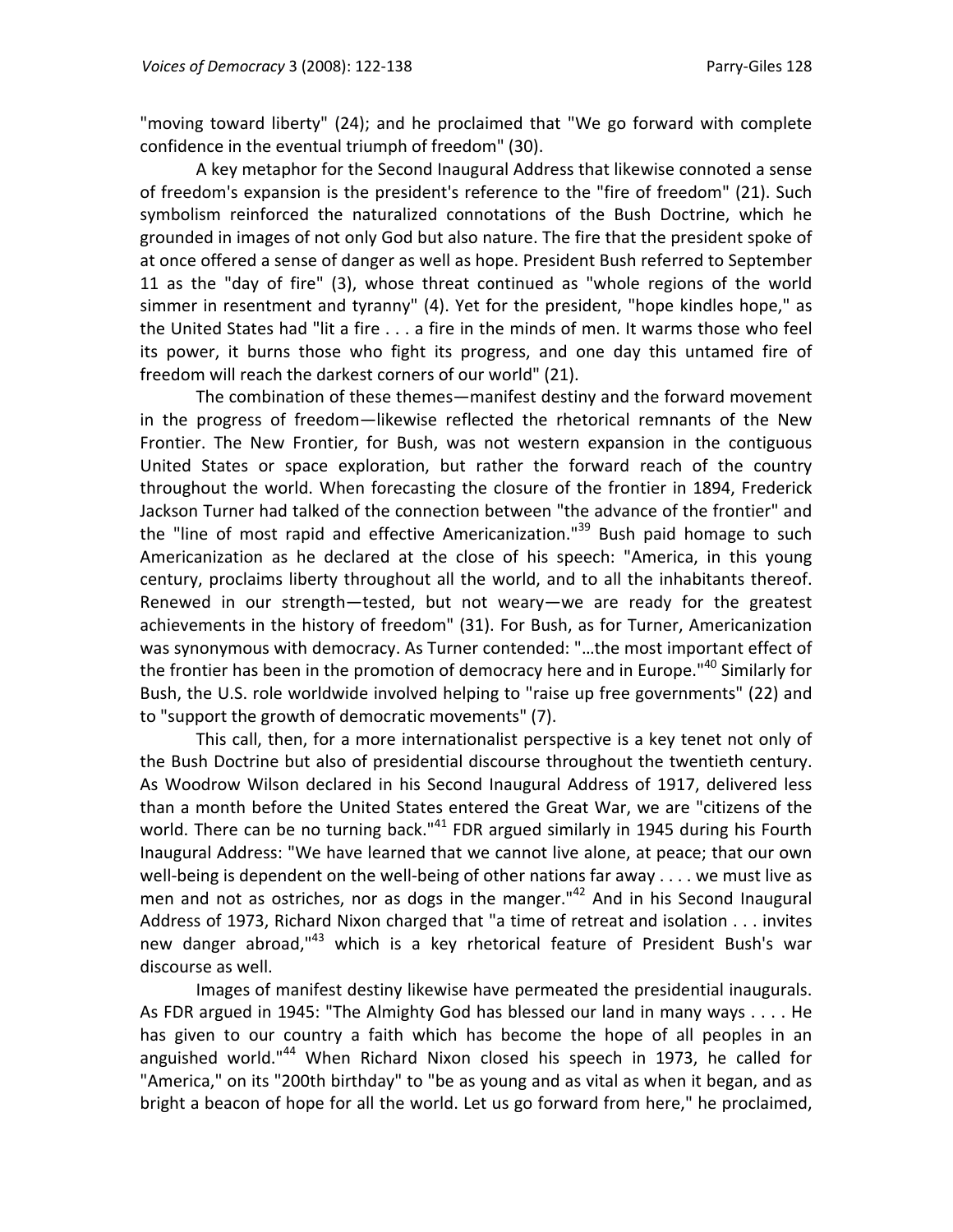"confident in hope . . . sustained by our faith in God who created us, and always to serve His purpose."<sup>45</sup>

Vestiges of the New Frontier were also visible in certain inaugurals, as were references to the nation's forward progress. In the midst of the U.S. war in the Philippines, William McKinley noted in his Second Inaugural Address of 1901 that "The Republic has marched on and on, and its step has exalted freedom and humanity." In reflecting a discourse of forward movement and the spread of democracy, President McKinley talked about the "path of progress," which was "seldom smooth."<sup>46</sup> Quoting one of his childhood school teachers, FDR argued in 1945 that "'the trend of civilization itself is forever upward."<sup>47</sup> Speaking more specifically of democracy, Roosevelt concluded in his Third Inaugural Address (just months before the country entered the war) that "our strong purpose is to protect and to perpetuate the integrity of democracy . . . ." Like President Bush, FDR suggested a sense of inevitability of democracy "spreading on every continent—for it is the most humane, the most advanced, and in the end the most unconquerable of all forms of human society."<sup>48</sup>

Metaphors of fire naturalized democracy in the inaugural addresses. In his 1941 inaugural, FDR suggested that "democratic aspiration . . . blazed anew in the Middle Ages." He also cited George Washington's first inaugural and the first president's expression of the "'sacred fire of liberty."<sup>49</sup> Using the fire metaphor in a somewhat different way, to reflect the dangers that lay ahead, President Wilson warned in his 1917 Inaugural Address that the "fires that now blaze throughout the world," required a sense of "new unity."<sup>50</sup>

Bush's Second Inaugural reflected all of these rhetorical and foreign policy legacies of past wartime inaugurals, which evidences to a certain extent the sense of rhetorical and historical amnesia apparent among political pundits and journalists. While the similarities are visible, however, there also were unique qualities to Bush's Second Inaugural Address that furthered the contestation surrounding it.

One apparently unique feature of Bush's speech is related to what Campbell and Jamieson describe as the presidential acknowledgement of the "limitations of the executive office." As Jamieson and Campbell explain, "[t]o the extent that [presidents] promise strong leadership, they risk being seen as incipient tyrants," which results in an affirmation of the "balance of power" and the location of "executive initiatives in the mandate of the people," offering some evidence of "humility."<sup>51</sup> Contained within such limits is a recognition of shared governance domestically as well as the need for military restraint internationally. Most previous wartime presidents went out of their way to assure the country that they recognized the limits of presidential power. Bush, however, departed from this tradition.

As we look again to the past for examples of this rhetoric of limitation, President McKinley, for instance, talked about the role of Congress in providing funds for the Spanish-American war in 1901.<sup>52</sup> In 1917, President Wilson spoke of being the "servant" of the people as he asked God that the people "sustain and guide" him "by their confidence and counsel."<sup>53</sup> President Roosevelt paid homage to the Constitution in his Third Inaugural Address of 1941, specifically mentioning the "freely" functioning "branches of government."<sup>54</sup> In his Fourth Inaugural Address of 1945, Roosevelt showed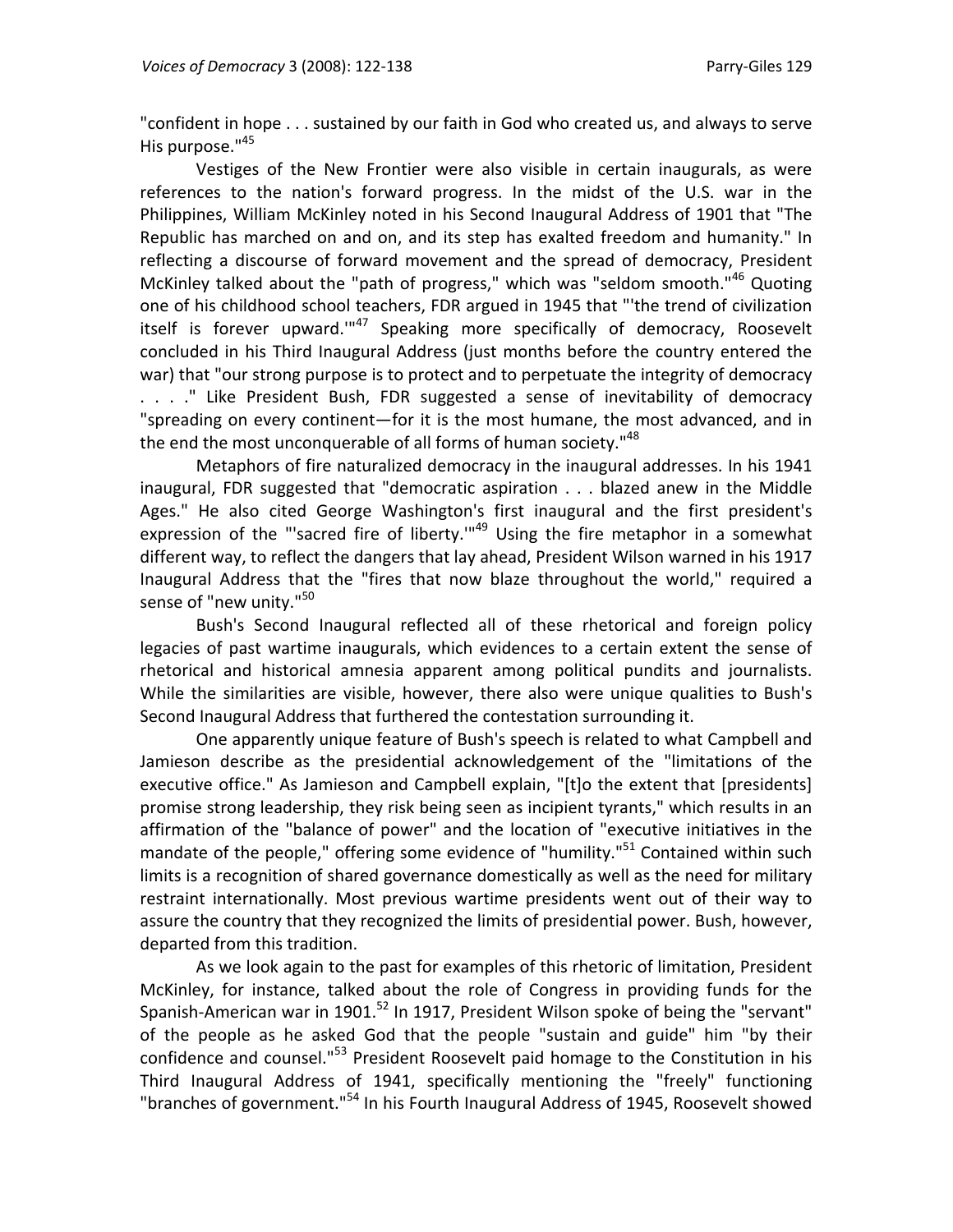some semblance of humility by acknowledging that "we have learned lessons" and "We may make mistakes" even as "We shall strive for perfection."<sup>55</sup> And Richard Nixon, even as he talked of "building a structure for peace," recognized the limitations of U.S. foreign policy, arguing: "It is important that we understand both the necessity and the limitations of America's role in maintaining that peace." "The time has passed," Nixon elaborated, "when America will make every other nation's conflict our own, or make every other nation's future our responsibility, or presume to tell the people of other nations how to manage their own affairs."<sup>56</sup>

The rhetoric of limitations and American humility were less visible in the Second Inaugural Address of President Bush. Although the president recognized the importance of the Constitution and expressed humility in the eyes of God, there is no mention of Congress (apart from the salutation) or the balance of power in government. Over the course of the twentieth century, wartime presidents have becoming bolder leaders on matters of U.S. foreign policy, lessening the role of Congress in wartime policy making.<sup>57</sup> In his Second Inaugural, Bush assured the world that America would not "impose our own style of government on the unwilling," and he promised to help other nations "find their own voice, attain their own freedom and make their own way" (8). Yet the reach of the Bush Doctrine still appeared limitless, and Bush had little to say about the responsibility of Congress or the American people in the foreign policy-making process.

The President declared: "So it is the policy of the United States to seek and support the growth of democratic movements and institutions in every nation and culture, with the ultimate goal of ending tyranny in our world" (7). The words "policy" combined with its scope—"every nation and culture"—to articulate a new doctrine of decisive and total victory worldwide—"ending tyranny in our world." This sentiment helped set Bush's speech apart from other presidential inaugurals, creating a unique epideictic moment in a wartime context. As in his other foreign policy speeches since 9/11, President Bush personified a presidency committed to manifest destiny, one ordained by God to lead the nation in the divine mission of spreading freedom, not only across the frontiers of this nation or hemisphere, but in "every nation and culture" (7). With unabated confidence in the rightness of his actions and the inevitability of victory, Bush offered comfort to those looking to the president to protect the nation. Yet Bush's rhetoric provoked anger and fear in others who viewed such rhetorical bravado as overstepping the boundaries of presidential authority.

### *The Legacy of the Second Inaugural Address and the Bush Doctrine*

Scholars Stanley A. Renshon and Peter Suedfeld maintain that they are five central features of the Bush Doctrine. The first involved the promotion of "American Preeminence," which suggested that even as the United States recognized its limits of power, it still represented the "most powerful country in the world." The second tenet involved the idea of "Assertive Realism," which assumed that within the war against terrorism—a war different from past wars—the United States had to act preemptively in order to protect the nation's security. The notion of the "Strategic Stand‐Apart Alliances" represented the third characteristic of the Bush Doctrine, which recognized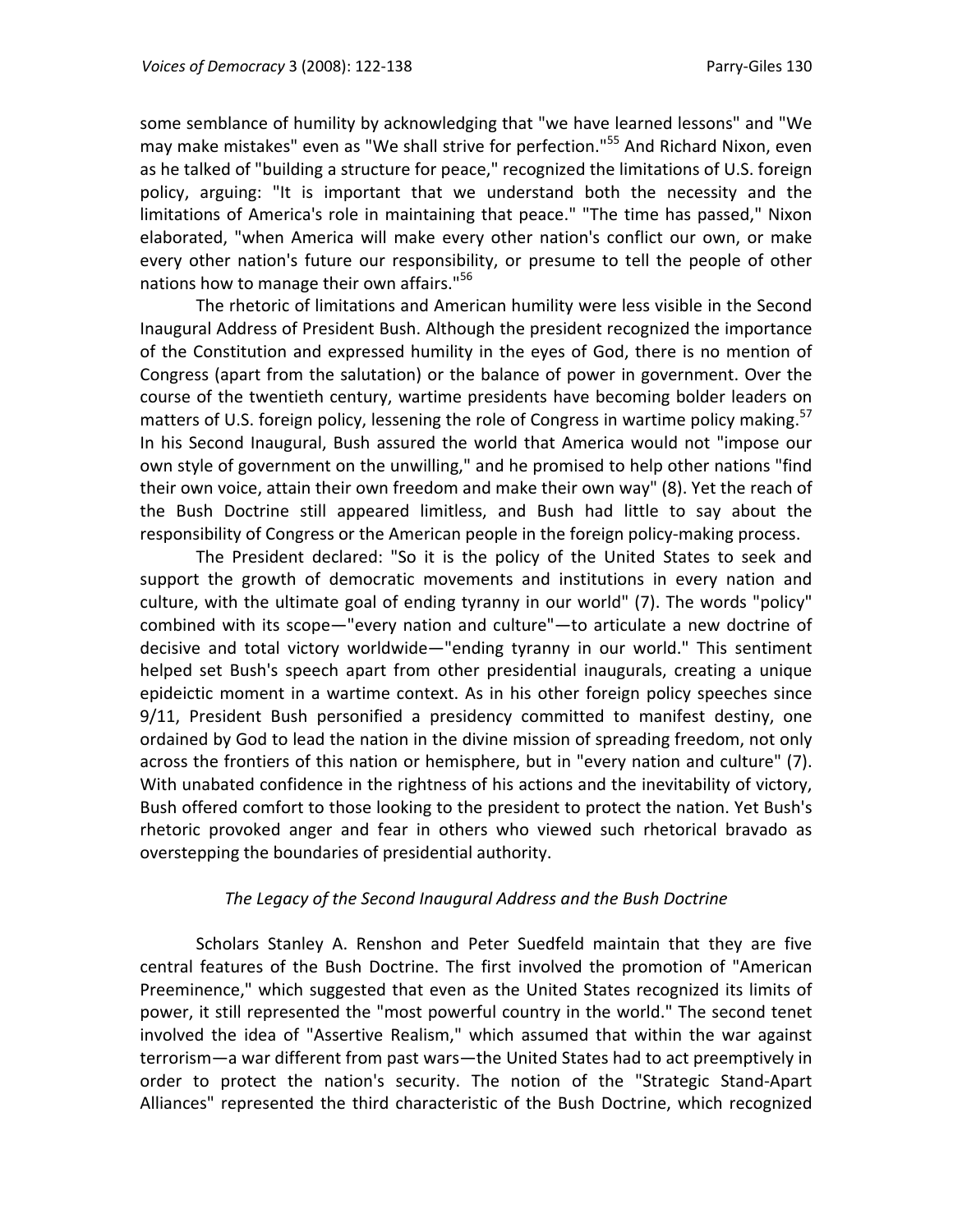that allied nations may not always support U.S. foreign policy actions, necessitating a go‐it‐alone attitude reflected in Bush's war on terrorism. The fourth feature of the doctrine pertained to the idea of "New Internationalism: Selective Multilateralism," which required that the United States help reform international institutions in strategic locations as a means to strengthen the nation's security. Finally, the authors claimed that the Bush Doctrine also reflected a notion of "Democratic Transformation," which represented Bush's "strategy of using democracy as a tool to transform or neutralize now-dangerous countries," what Renshon and Suedfeld argue, represented a new foreign policy tactic for the U.S. government.<sup>58</sup>

As this essay has shown, several of the tenets that Renshon and Suedfeld accentuate are reflected in the foreign policy discourse of past presidents. The idea of preventative war or preemptive actions is visible in Theodore Roosevelt's assertion of police powers in Latin America and arguably functioned as the foundational logic of the Truman Doctrine. The latter was designed as a means of war prevention, obstructing the spread of communism into Greece and Turkey and neutralizing its impact in other Asian countries. Ronald Reagan's address about Libya likewise exuded a rhetoric of preemption. In assessing Bush's and Reagan's pre‐emptive discourse, Carol Winkler argues that in the process of justifying preemptive acts of force, "their rhetoric did comply with the conventional expectations of the genre of war discourse," including such features of casting the enemy as the "aggressor" and depicting war as the last resort.<sup>59</sup>

Beyond the legacy of preemption, the Bush Doctrine also assumed that national security was predicated on the stability of governments in pivotal points of the world, which echoed the foreign policy arguments of Theodore Roosevelt. The sense of the nation's exceptionalism also is traceable to its origins and permeated the rhetoric of most all presidents. And, As Renshon notes, "President Bush is not the first president to want to make the world safe for democracy."<sup>60</sup> Such similarities among the inaugural addresses are not all that surprising, of course. Addressing the notion of presidential "imitation," Philip Abbott argues that the chief executives often "systematically emulate other presidents."<sup>61</sup>

Yet Bush's critics have complained that he greatly expanded America's foreign policy commitments. First, the critics charged that Bush's foreign policy deviated from past tradition by not seeking widespread allied or global support, particularly from the United Nations. Although the Bush administration repeatedly talked about the coalition that supported the U.S. invasion of Iraq, he also was critiqued for what David Zarefsky noted was the "seeming unilateralism of the war."<sup>62</sup> The American public also appeared troubled by the lack of United Nations' support for the U.S. war in Iraq. Douglas C. Foyle reveals, for example, that the U.S. public "preferred authorization" from both the United Nations and NATO "before acting," which elevated the controversy surrounding the war.<sup>63</sup> President Bush's expressed sentiment—"you are either with us or you are against us in the war against terror"<sup>64</sup>—departed from even his father's rhetorical and political actions during the Persian Gulf War. For the elder Bush, achieving the support of the United Nations in particular represented a key prerequisite to military engagement in the Middle East: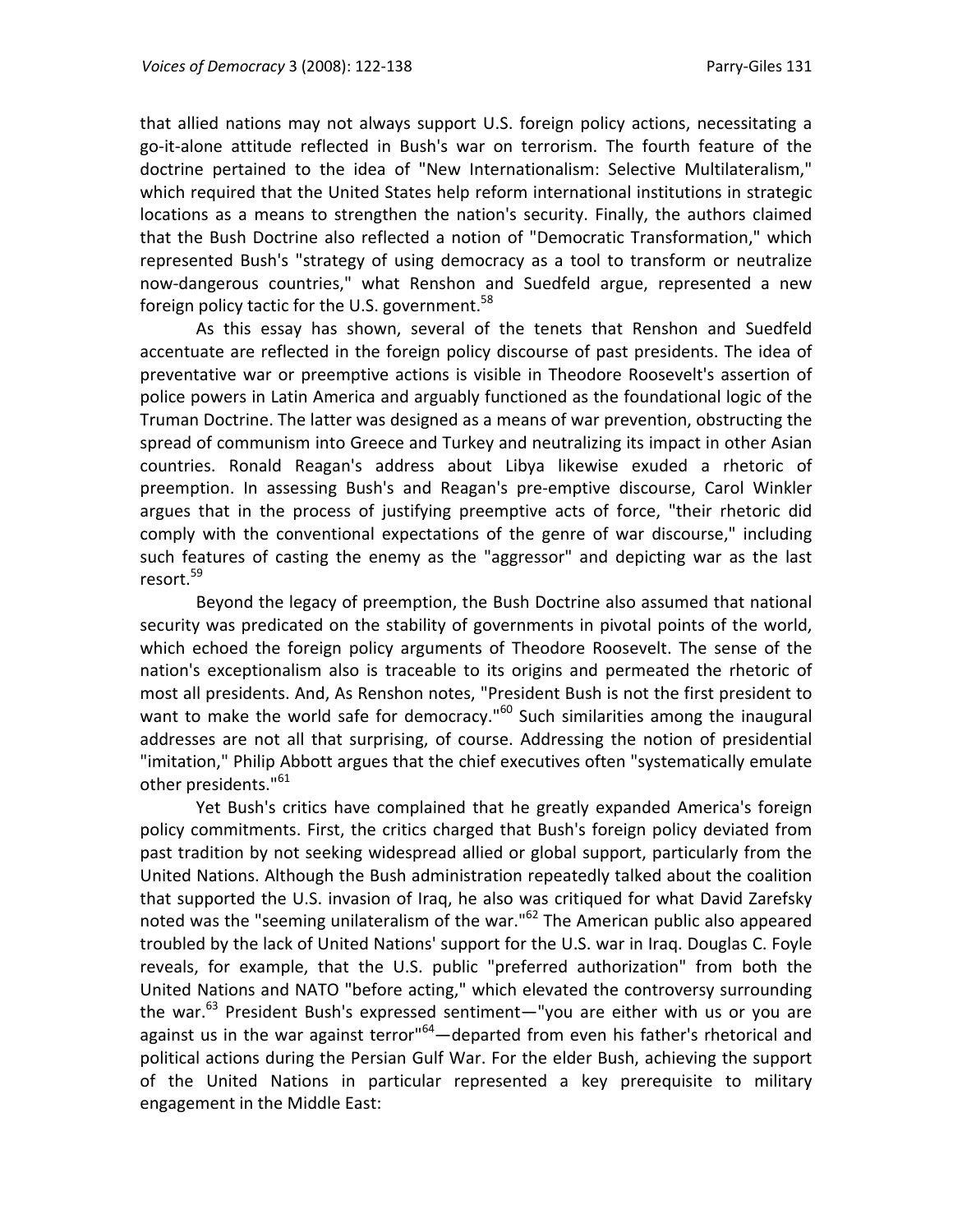The military action, taken in accord with United Nations resolutions and with the consent of the United States Congress, following months of constant and virtually endless diplomatic activity on the part of the United Nations, the United States, and many, many counties.<sup>65</sup>

In further accentuating the differences between the discourse of the Persian Gulf War and the war on terrorism on matters of international support, George W. Bush boldly declared during his 2004 State of the Union Address: "America will never seek a permission slip to defend the security of our country."<sup>66</sup>

Beyond a limited regard for acquiring international support, the Bush Doctrine, as elaborated during the Second Inaugural Address, also failed to pay homage to the legislative branch's role in foreign policy—a commonplace for presidents taking the oath of office in a wartime context. Fischer is critical of both the president and Congress in their handling of the war in Iraq, concluding that Congress "left the decisive judgment" over the war "with the President," as its members typically endorsed every legislative initiative put before them by the Bush administration. In the end, Fisher concludes, "[p]lacing the power to initiate war in the hands of one person was precisely what the framers hoped to avoid when they drafted the Constitution."<sup>67</sup> Reinforcing the importance of such balance of power on wartime matters in particular, Cronin and Genovese point out that "[w]hen presidents have involved Congress and the people in the shaping of new foreign policies, those policies have generally won legitimacy and worked."<sup>68</sup> The perceived erosion of the balance of power between the legislative and executive branch, thus, may help explain the controversy surrounding the Bush Doctrine and the Second Inaugural Address.

Bush's Second Inaugural, though, was even more controversial outside of the United States. As Peter Baker of the *Washington Post* reported, "the inaugural speech reflected a worldview dramatically at odds" with the views of those "in many parts of Europe and the Middle East, where it has only confirmed the image of Bush as an American unilateralist pursuing his own agenda with messianic fervor."<sup>69</sup> This "anti-American" sentiment expanded as the war on terrorism waged on, arguably eroding the perception of the United States as a beacon of democracy and moral action. Adam Wolfson contends that the Second Inaugural Address exhibited a unique assumption, one that set Bush apart from previous presidents: that this nation's "self‐interest" was "simply synonymous with our ideals." This suggested that "the disregard for justice . . . in order to secure" the "community's basic survival" had been transformed into an American ideal, Wolfson added, fueling the perception of America's selfishness.<sup>70</sup>

Campbell and Jamieson conclude that the presidential inaugural address constitutes "a major part of the presidency as an institution and of individual presidencies."<sup>71</sup> At one level, Bush's Second Inaugural upheld the tradition of that institution, as revealed in comparisons to past presidential inaugurals. At the same time, however, Bush's speech was unique in terms of its expressed unilateralism and its failure to acknowledge the balance of power with Congress. This rhetoric of unilateralism only exacerbated the turbulence surrounding Bush's speech and the Bush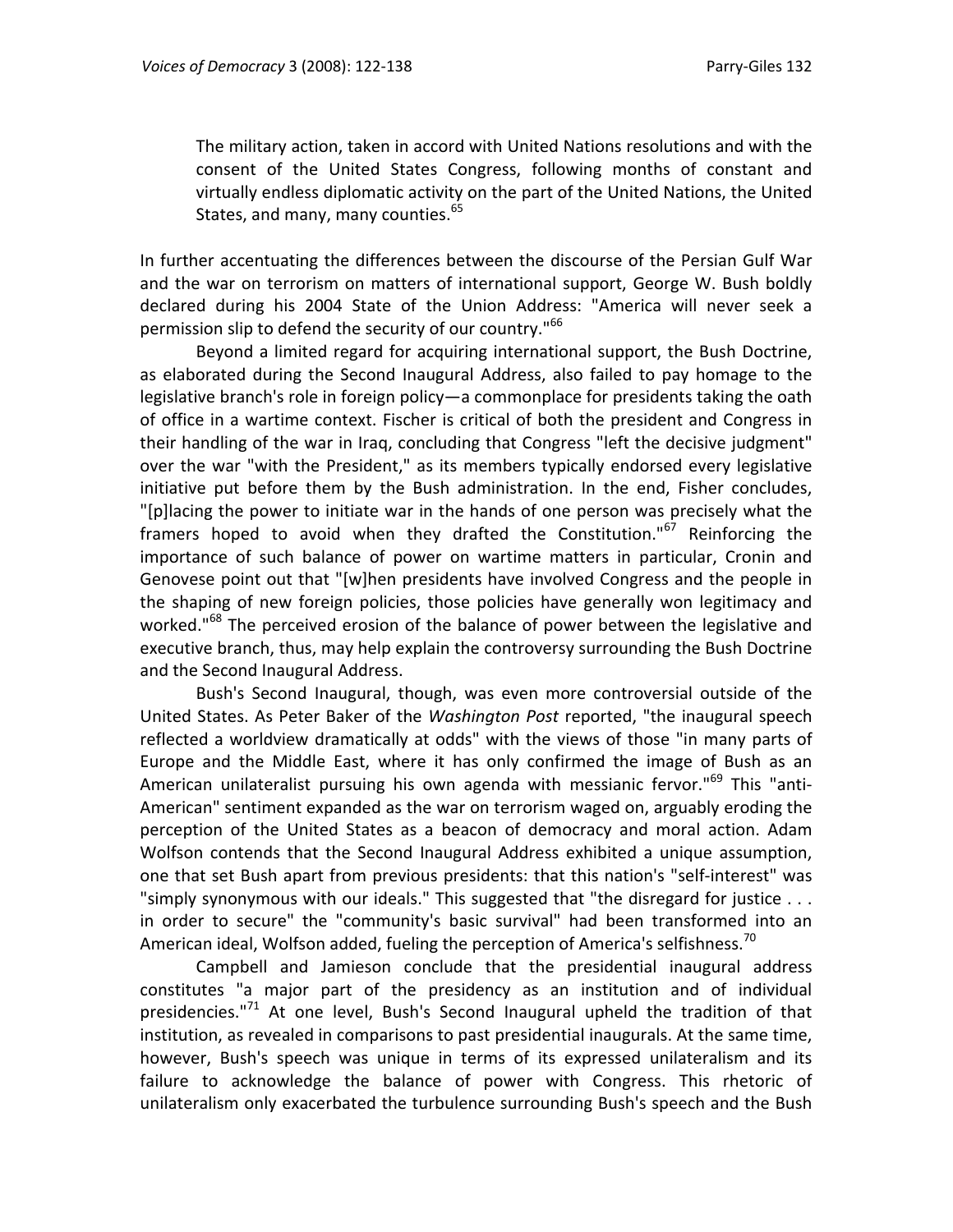\_\_\_\_\_\_\_\_\_\_\_\_\_\_\_\_\_\_\_\_\_\_\_\_

 $\overline{a}$ 

Doctrine, both domestically and globally. Abbott contends that when presidents enter office, they "are driven by the simple desire to overcome or transcend their strong predecessors." Yet, Abbott also cautions that "[t]he president who succumbs to the challenge is thus a president who does not succumb to culture but who 'forgets' his predecessors and thus fails to participate in community."<sup>72</sup>

Shawn J. Parry‐Giles is a Professor of Communication, Director of Graduate Studies, and the Director of the Center for Political Communication and Civic Leadership at the University of Maryland. She would like to thank Bjørn Stillion Southard for his support in locating and retrieving many of the presidential speeches cited within this essay. She would like to thank Julia Torres for her research support on behalf of this unit.

### *Notes*

1 "The Rhetoric of Freedom," *Washington Post*, January 21, 2005, online at Lexis Nexis Academic, September 1, 2006.

2 Dan Balz and Jim VandeHei, "Bush Speech Not a Sign of Policy Shift, Officials Say," *Washington Post,* January 22, 2005, online at Lexis Nexis Academic, September 1, 2006.

3 Balz and VandeHei, "Bush Speech Not a Sign of Policy Shift," online at Lexis Nexis Academic, September 1, 2006.

4 All passages from President Bush's speech are taken from: George W. Bush, "Second Inaugural Address," Official White House Website—George W. Bush, January 20, 2005, http://www.whitehouse.gov/news/releases/2005/01/20050120‐1.html (video version). All of the remaining passages from Bush's January 20, 2005, speech are cited with reference to paragraph numbers in the text of the speech that accompanies this essay.

5 Jill Lawrence, "Inaugural Speech Greeted With Skepticism Abroad," *USA Today*, January 24, 2005, online at Lexis Nexis Academic, September 1, 2006.

6 Many scholars believe that the Bush Doctrine was first explicated in President George W. Bush's Graduation Speech at West Point on June 1, 2002. It was then further expounded within the report entitled, "The National Security Strategy of the United States of America," Official White House Website—George W. Bush, September, 2002, http://www.whitehouse.gov/nsc/nss.pdf. (Accessed on August 10, 2007.) For more on West Point speech and the Bush Doctrine, see Susan C. Jarratt's essay in the *Voices of Democracy*.

7 Karlyn Kohrs Campbell and Kathleen Hall Jamieson, *Deeds Done in Words: Presidential Rhetoric and the Genres of Governance* (Chicago, IL: University of Chicago Press, 1990), 20.

8 See Thomas E. Cronin and Michael A. Genovese, *The Paradoxes of the American Presidency* (New York: Oxford University Press, 1998), 69‐70.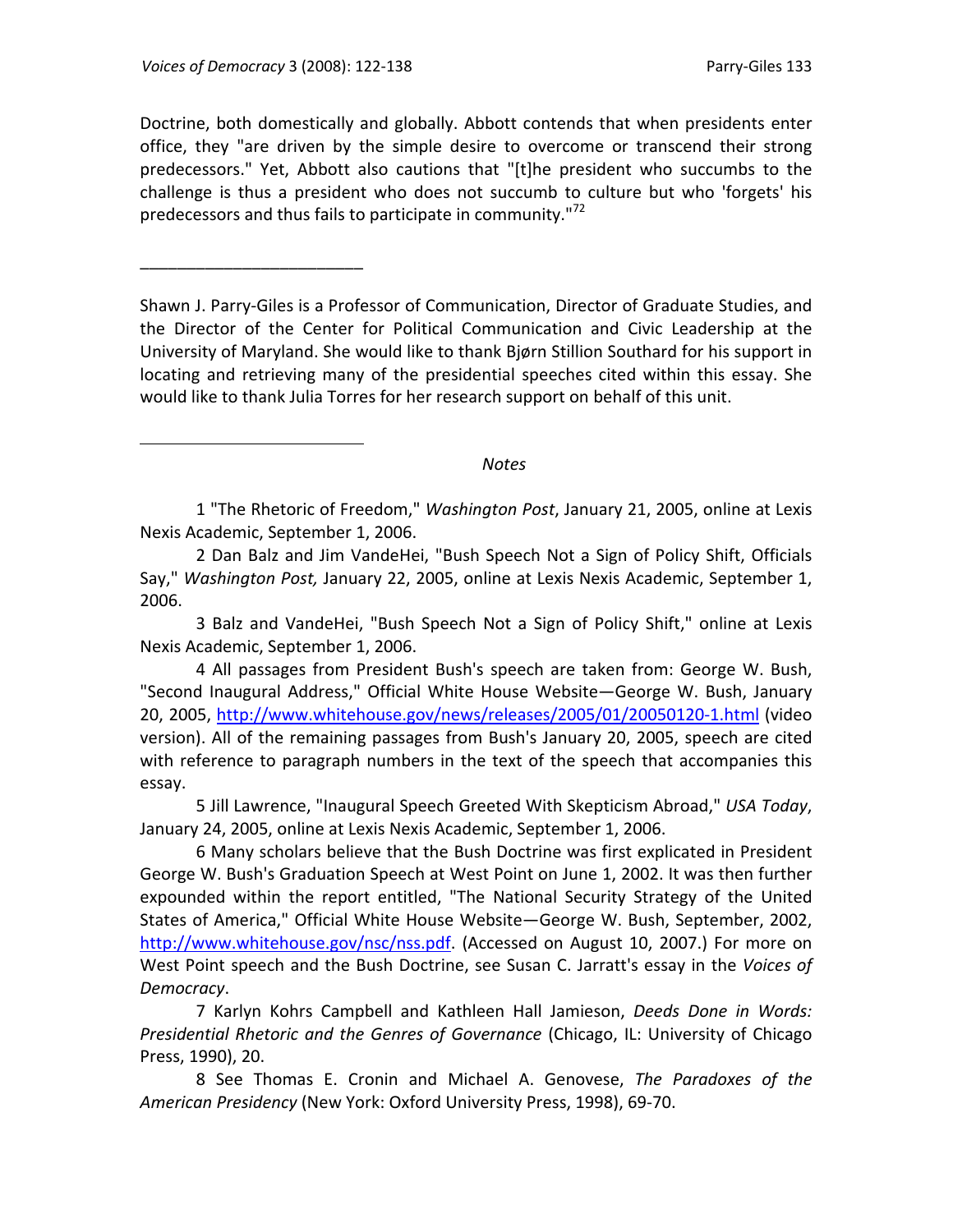9 George Washington, "Farewell Address," *A Compilation of the Messages and Papers of the Presidents, 1789‐1897,* Volume I (Washington, D.C.: Government Printing Office, 1896), 221, 224.

10 James Madison, "War Message to Congress," *A Compilation of the Messages and Papers of the Presidents, 1789‐1897,* Volume I (Washington, D.C.: Government Printing Office, 1896), 502‐502.

11 Forrest McDonald explains that in February of 1802, Congress empowered President Thomas Jefferson to use armed vessels to attack ships near Tripoli, an act that helped Jefferson fight piracy in Algiers and Morocco. See *The American Presidency: An Intellectual History* (Lawrence: University Press of Kansas, 1994), 264‐265; and Max Boot, *The Savage Wars of Peace: Small Wars and the Rise of American Power* (New York: Basic Books, 2002).

12 James Monroe, "Seventh Annual Message," *A Compilation of the Messages and Papers of the Presidents, 1789‐1897,* Volume I (Washington, D.C.: Government Printing Office, 1896), 218 (emphasis added). Hardt and Negri characterize imperialism as imposing "hierarchical territorial boundaries, both to police the purity of its own identity and to exclude all that was other." In the process, imperialist countries establish a "territorial center of power" and rely more on "fixed boundaries or barriers." See Michael Hardt and Antonio Negri, *Empire* (Cambridge, MA: Harvard University Press, 2000)*,* xii. It is also important to understand that Monroe's secretary of state, John Quincy Adams, was the primary author of the Monroe Doctrine. See Anders Stephanson, *Manifest Destiny: American Expansionism and the Empire of Right* (New York: Hill and Wang, 1995), 59.

13 Jeremy Rabkin, "American Founding Principles and American Foreign Policy," in *Modern America and the Legacy of the Founding*, eds., Ronald J. Pestritto and Thomas G. West (Lanham, MD: Rowman & Littlefield Publishers, 2007), 314.

14 Albert K. Weinberg, *Manifest Destiny: A Study of Nationalist Expansionism in American History* (Gloucester, MA: Peter Smith, 1958), x.

15 Vincent L. Rafael calls President William McKinley's war in the Philippines "benevolent assimilation," which involved "making native inhabitants desire what colonial authority desired for them" while portending that the efforts were munificent and devoid of violence despite the death of over a hundred thousand Filipinos. See "White Love: Surveillance and Nationalist Resistance in the U.S. Colonization of the Philippines," in *Cultures of United States Imperialism,* eds., Amy Kaplan and Donald E. Pease (Durham, NC: Duke University Press, 1993), 186. The Filipinos sought independence after the United States won control of the Southeast Asian country in the Treaty of Paris that was signed on December 10, 1898, in the aftermath of the Spanish‐ American War. The United States eventually turned back the Filipino insurrection and took control over the country. The United States also became involved in the Boxer Rebellion after "foreign . . . embassies" were seiged in Peking, holding many foreigners, including Americans hostage. The hostages were eventually freed after the United States and other countries sent troops to battle the Boxers. Yet, many Americans were killed during the rebellion. See Boot, *The Savage Wars of Peace*, 69‐128.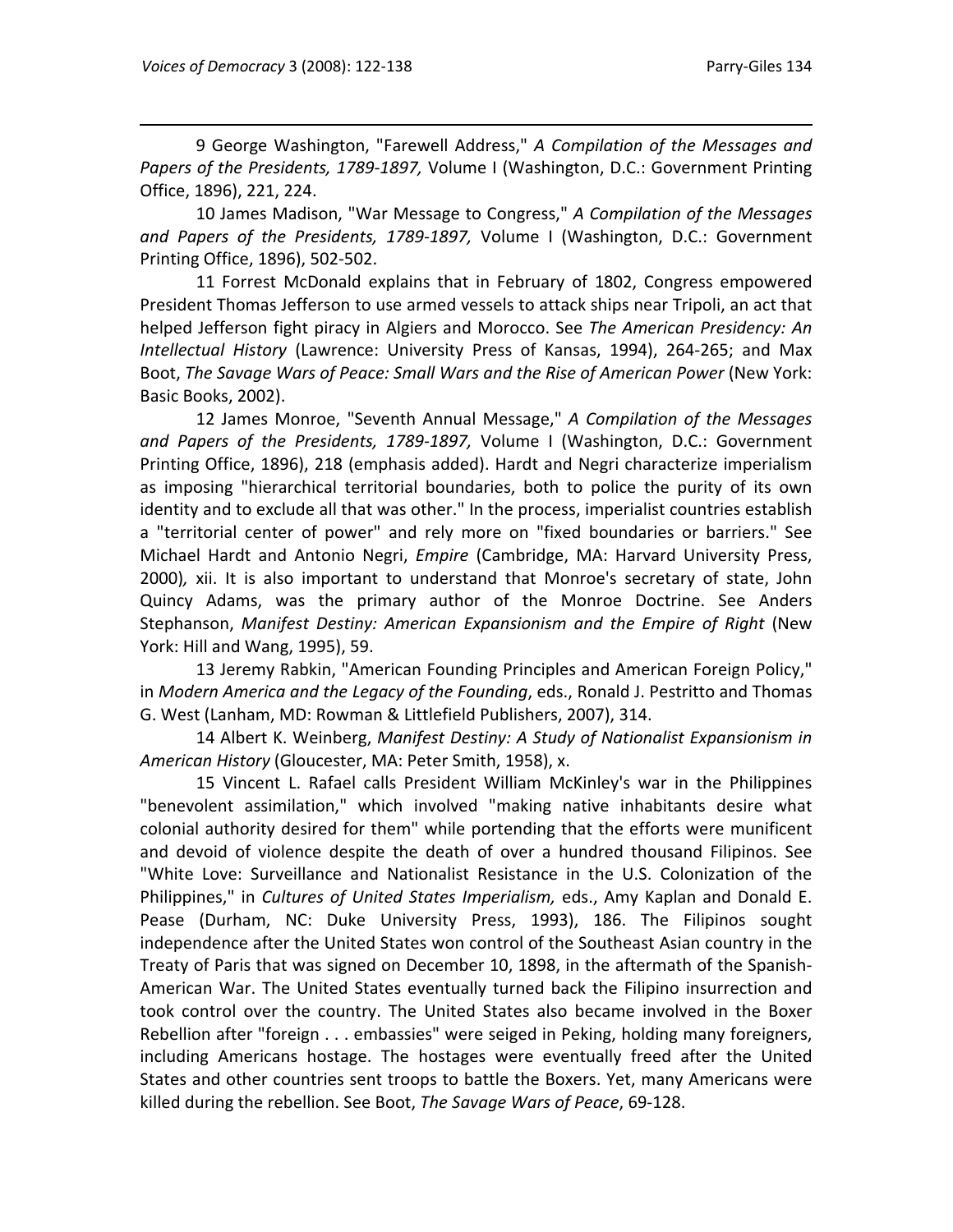16 Theodore Roosevelt, "Message of the President of the United States," December 6, 1904, U.S. Senate and the House of Representatives, 58 Cong.,  $3^{rd}$  sess. (Washington, D.C.: Government Printing Office, 1904), 33.

17 John Higham, "The Reorientation of America Culture of the 1890's," in *The Origins of Modern Consciousness*, ed., John Weiss (Detroit, MI: Wayne State University Press, 1965), 26.

18 Christopher C. Burkett, "The American Founding and Conservative Foreign Policy Today," in *Modern America and the Legacy of the Founding*, eds., Ronald J. Pestritto and Thomas G. West (Lanham, MD: Rowman & Littlefield Publishers, 2007), 249.

19 McDonald, *The American Presidency*, 402*.*

20 Erwin C. Hargrove, *The President as Leader: Appealing to the Better Angels of Our Nature* (Lawrence: University Press of Kansas, 1998), 101, 107.

21 Harry S. Truman, "Special Message to the Congress on Greece and Turkey: The Truman Doctrine," March 12, 1947, *Public Papers of the Presidents of the United States*—*Harry S. Truman,* January 1 to December 31, 1947 (Washington, D.C.: United States Government Printing Office, 1963), 180.

22 Richard Nixon, "Address to the Nation on the War in Vietnam," November 3, 1969, *Public Papers of the Presidents of the United States—Richard Nixon, 1969* (Washington, D.C.: Government Printing Office, 1971), 906.

23 Ronald Reagan, "Address to the Nation on Defense and National Security," March 23, 1983, *Public Papers of the Presidents of the United States—Ronald Reagan, 1983* (Washington, D.C.: Government Printing Office, 1984), 442.

24 Ronald Reagan, "Address to the Nation on the United States Air Strike Against Libya," April 14, 1986, *Public Papers of the Presidents of the United States—Ronald Reagan, 1986* (Washington, D.C.: Government Printing Office, 1988), 469. Carol Winkler asserts that the George W. Bush administration sought to provoke an attack from Iraqi leaders in order to justify a U.S. military response. See "Parallels in Preemptive War Rhetoric: Reagan on Libya; Bush 43 on Iraq," *Rhetoric & Public Affairs* 10 (2007): 322‐ 323.

25 Louis Fisher, *Presidential War Power*, 2d ed. (Lawrence: University Press of Kansas, 2004), 22.

26 Will Dunham, "U.S. Military Death Toll in Iraq Approaches 1,500," *San Diego Union‐Tribune*, SignOnSanDiego.com, February 25, 2005, http://www.signonsandiego.com/news/world/iraq/20050225-0845-iraq-usacasualties.html. (Accessed on August 2, 2007.)

27 Myra Gutin, "Barbara (Pierce) Bush," in *American First Ladies: Their Lives and Their Legacy*, ed., Lewis L. Gould (New York: Garland Publishing, Inc., 1996), 609.

28 George W. Bush, *A Charge to Keep: My Journey to the White House* (New York: Perennial, 1999), 167‐177; Fitzhugh Green, *George Bush: An Intimate Portrait* (New York: Hippocrene Books, 1991), 64‐66; and Bryan Hilliard, Tom Lansford, and Robert P. Watson, eds., *George W. Bush: Evaluating the President at Midterm* (Albany: State University of New York Press, 2004).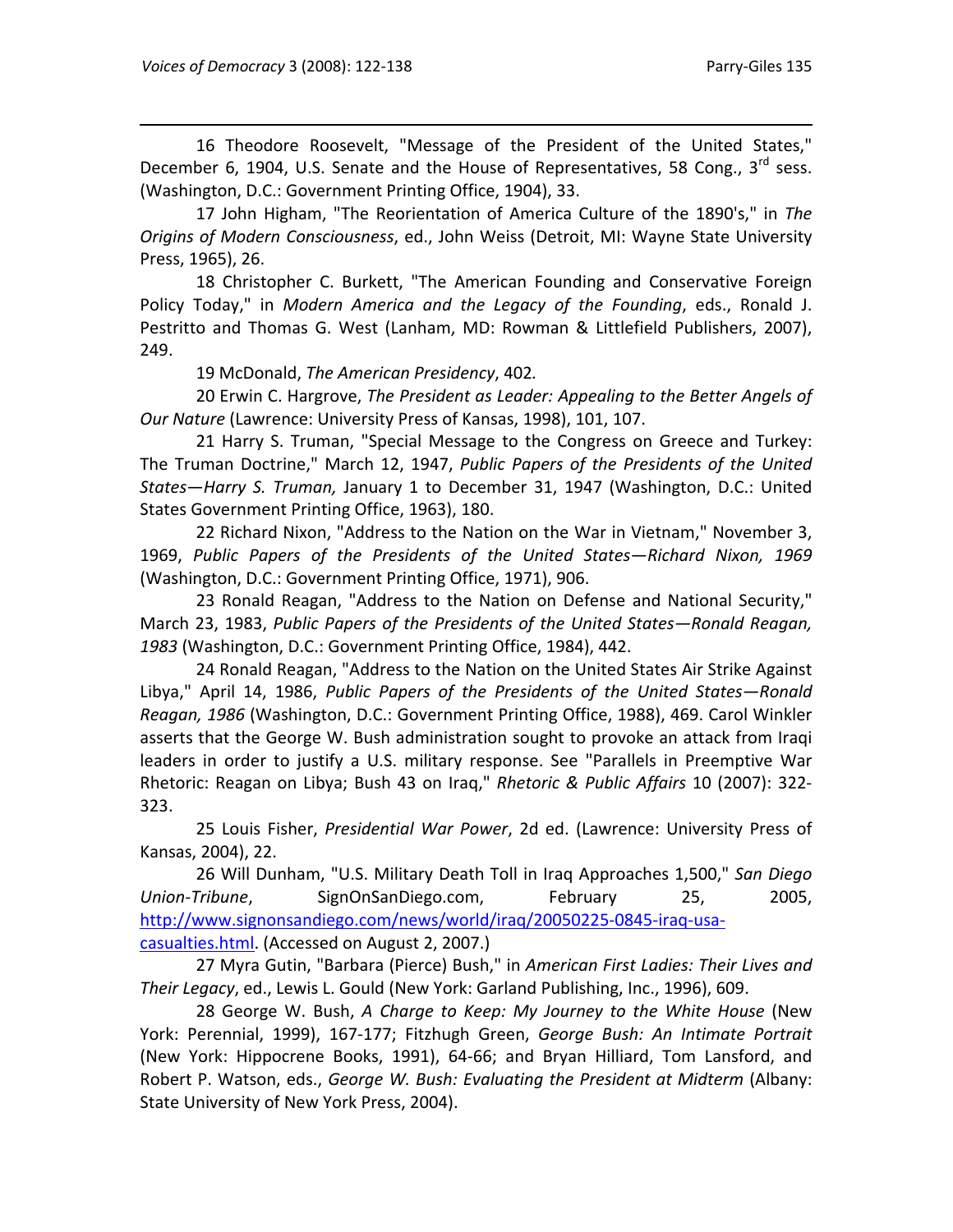29 Jack S. Levy, "Preventive War and the Bush Doctrine: Theoretical Logic and Historical Roots," in *Understanding the Bush Doctrine: Psychology and Strategy in an Age of Terrorism*, eds., Stanley A. Renshon and Peter Suedfeld (New York: Routledge, 2007), 188‐190.

30 Denise M. Bostdorff and John M. Murphy both note how President Bush's early rhetoric regarding the war on terrorism integrated epideictic features with deliberative characteristics. See Denise M. Bostdorff, "George W. Bush's Post‐ September 11 Rhetoric of Covenant Renewal: Upholding the Faith of the Greatest Generation," *Quarterly Journal of Speech* 89 (2003): 293‐319; and John M. Murphy, "'Our Mission and Our Moment': George W. Bush and September 11th," *Rhetoric & Public Affairs* 6 (2003): 607‐632.

31 Campbell and Jamieson, *Deeds Done in Words,* 29.

32 Jesse Jackson, "Democracy at the Point of the Gun," *Chicago Sun Times*, January 25, 2005, online at Lexis Nexis Academic, September 1, 2006.

33 Reginald Horsman, *Race and Manifest Destiny: The Origins of American Racial Anglo‐Saxonism* (Cambridge, MA: Harvard University Press, 1981), 3.

34 Charles L. Sanford explains that the ideology of manifest destiny is historically rooted in documents like Thomas Paine's "Common Sense" pamphlet of the revolutionary era. See *Manifest Destiny and the Imperialism Question* (New York: John Wiley & Sons, 1974), 26.

35 John L. O'Sullivan, "The Great Nation of Futurity," *The United States Magazine and Democratic Review*, November, 1839, p. 427. The essay most often attributed with creating the phrase "manifest destiny" was published in 1845 by O'Sullivan. See John L. O'Sullivan, "Annexation," *The United States Magazine and Democratic Review*, July, 1845, p. 5.

36 George W. Bush, "President Rallies Troops at MacDill Air Force Base in Tampa," Official White House Website—George W. Bush, March 26, 2003, http://www.whitehouse.gov/news/releases/2003/03/20030326-4.html. (Accessed on September 1, 2006.)

37 Boot, *The Savage Wars of Peace*, 39.

38 Walter Russell Mead, *Special Providence: American Foreign Policy and How it Changed the World* (New York: Routledge, 2002), xvii.

39 Frederick J. Turner, "The Significance of the Frontier in American History," *Annual Report of the American Historical Association* (Washington, D.C.: Government Printing Office, 1894), 201.

40 Turner, "The Significance of the Frontier in American History," 221.

41 Woodrow Wilson, Second Inaugural Address, March 5, 1917, *The Papers of Woodrow Wilson*, Volume 41—January 24‐April 6, 1917, ed., Arthur S. Link (Princeton, NJ: Princeton University Press, 1983), 334.

42 Franklin D. Roosevelt, Fourth Inaugural Address, January 20, 1945, *The Public Papers and Addresses of Franklin D. Roosevelt*, 1944‐45 (New York: Harper & Brothers, 1950), 524.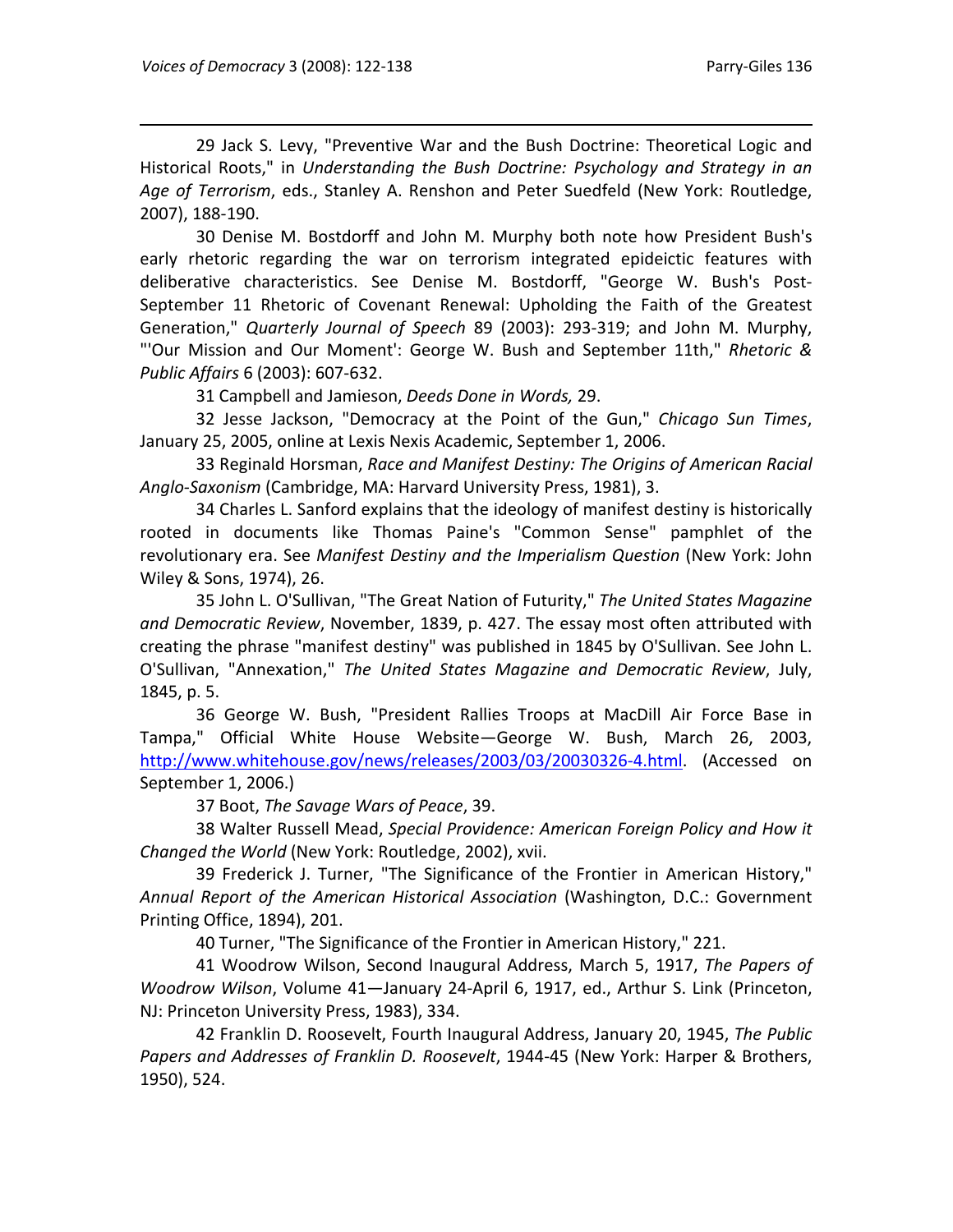43 Richard Milhous Nixon, Second Inaugural Address, January 20, 1973, *Public Papers of the Presidents of the United States—Richard Nixon, 1973* (Washington, D.C.: Government Printing Office, 1975), 12.

44 Roosevelt, Fourth Inaugural Address, 524‐525.

45 Nixon, Second Inaugural Address, 15.

46 William McKinley, Second Inaugural Address, March 4, 1901, *A Compilation of the Messages and Papers of the Presidents,* Volume XIII (New York: Bureau of National Literature, n.d.), 6467.

47 Roosevelt, Fourth Inaugural Address, 524.

48 Franklin D. Roosevelt, Third Inaugural Address, January 20, 1941, *The Public Papers and Addresses of Franklin D. Roosevelt*, 1941 (New York: Harper & Brothers, 1950), 6, 4.

49 Roosevelt, Third Inaugural Address, 5, 6.

50 Wilson, Second Inaugural Address, 335.

51 Campbell and Jamieson, *Deeds Done in Words*, 15, 25.

52 McKinley, Second Inaugural Address, 6465.

53 Wilson, Second Inaugural Address, 335.

54 Roosevelt, Third Inaugural Address, 4.

55 Roosevelt, Fourth Inaugural Address, 524.

56 Nixon, Second Inaugural Address, 13.

57 Importantly, Congress did try to reassert some of its powers during wartime by passing the War Powers Act of 1973 in the aftermath of the Vietnam conflict.

58 Stanley A. Renshon and Peter Suedfeld, eds., *Understanding the Bush Doctrine: Psychology and Strategy in an Age of Terrorism* (New York: Routledge, 2007), ix.

59 Winkler, "Parallels in Preemptive War Rhetoric," 325.

60 Renshon and Suedfeld, *Understanding the Bush Doctrine*, ix.

61 Philip Abbott, *Strong Presidents: A Theory of Leadership* (Knoxville: University of Tennessee Press, 1996), 1‐3.

62 David Zarefsky, "Making the Case for War: Colin Powell at the United Nations," *Rhetoric & Public Affairs* 10 (2007): 277. The Bush administration typically referenced "coalition forces" to accentuate the collective response to the terrorist threats in Iraq and elsewhere in most of its discourse on the Iraq War. For example, see: "Fact Sheet: The Protect America Act of 2007," Official White House Website—George W. Bush, August 6, 2007, http://www.whitehouse.gov/news/releases/2007/ 08/20070806‐5.html. (Accessed on August 10, 2007.)

63 Douglas C. Foyle, "The Convinced, the Skeptical, and the Hostile: American and World Public Opinion on the Bush Doctrine," in *Understanding the Bush Doctrine: Psychology and Strategy in an Age of Terrorism*, eds., Stanley A. Renshon and Peter Suedfeld (New York: Routledge, 2007), 82‐84.

64 "President Welcomes President Chirac to White House," Press Conference, Official White House Website—George W. Bush, November 6, 2001,